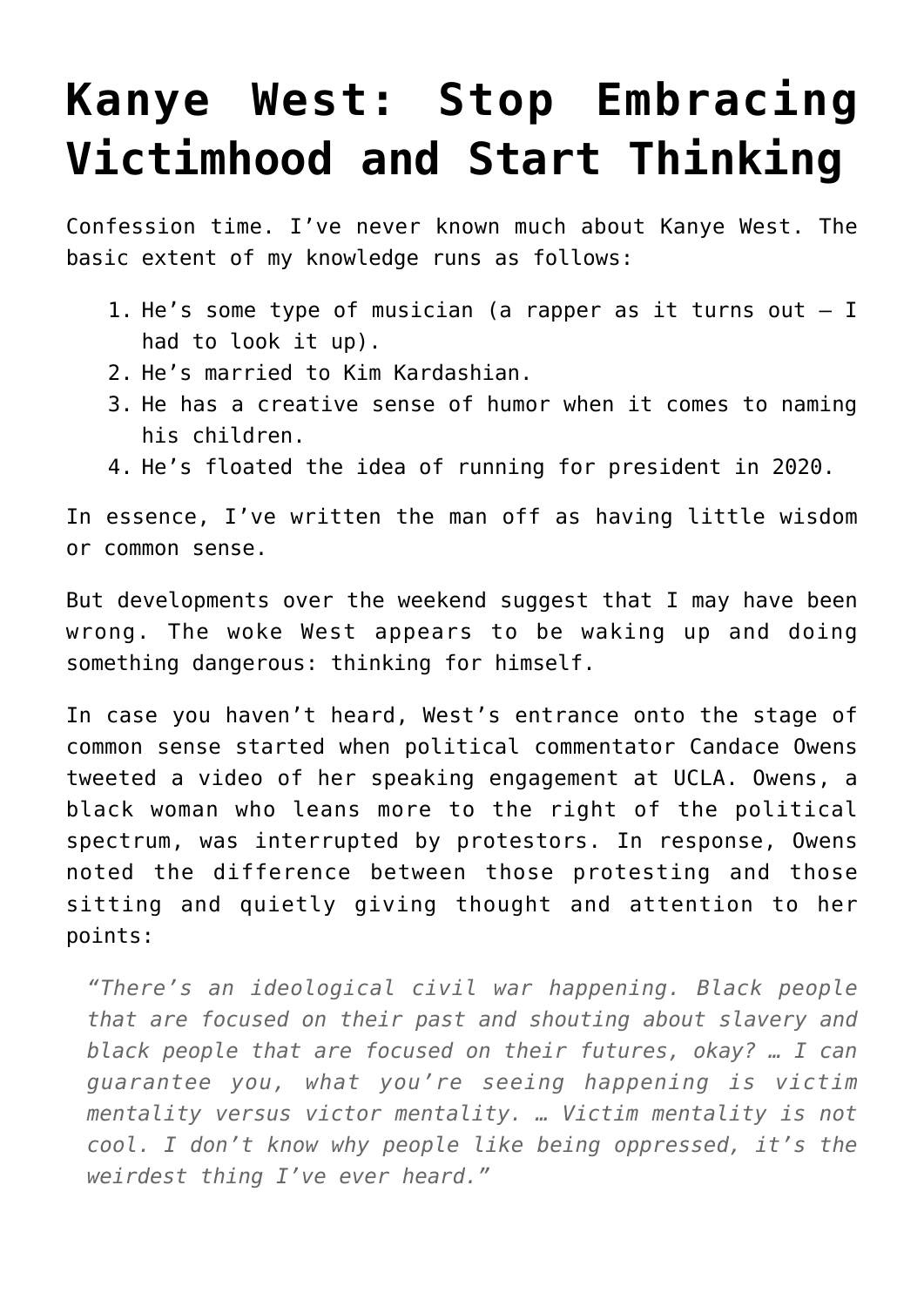*— Candace Owens (@RealCandaceO) [April 20, 2018](https://twitter.com/RealCandaceO/status/987450257159077888?ref_src=twsrc%5Etfw)*

Those words are rather surprising and un-PC in and of themselves. But what's even more surprising is that Kanye West agrees with them – and said so on Twitter:

*— KANYE WEST (@kanyewest) [April 21, 2018](https://twitter.com/kanyewest/status/987696355341553665?ref_src=twsrc%5Etfw)*

What's more surprising is that West didn't walk back his comment after receiving backlash. He went on to affirm that his statement wasn't just a one-time misstep. Some of his tweets included:

*"Constantly bringing up the past keeps you stuck there"*

*"The psychological zombie effect"*

*"The thought police want to suppress freedom of thought"*

He ended his Twitter defense of Candace Owens with the following choice thoughts:

*— KANYE WEST (@kanyewest) [April 22, 2018](https://twitter.com/kanyewest/status/988128539231711237?ref_src=twsrc%5Etfw)*

*— KANYE WEST (@kanyewest) [April 22, 2018](https://twitter.com/kanyewest/status/988128753430638592?ref_src=twsrc%5Etfw)*

Indeed. It would seem that Kanye is breaking free from the groupthink of today's culture and recognizing that victimhood is destructive. Instead, he seems to be stretching his mind and recognizing that society needs to return to a plain ol' common sense approach to life, instead of the "[spoiled child](https://portalconservador.com/livros/Richard-Weaver-Ideas-Have-Consequences.pdf) [psychology"](https://portalconservador.com/livros/Richard-Weaver-Ideas-Have-Consequences.pdf) which creates an "incapacity to think."

Would we be wise to follow in Kanye's steps in this manner, stop embracing victimhood, and begin to think outside of the politically correct box?